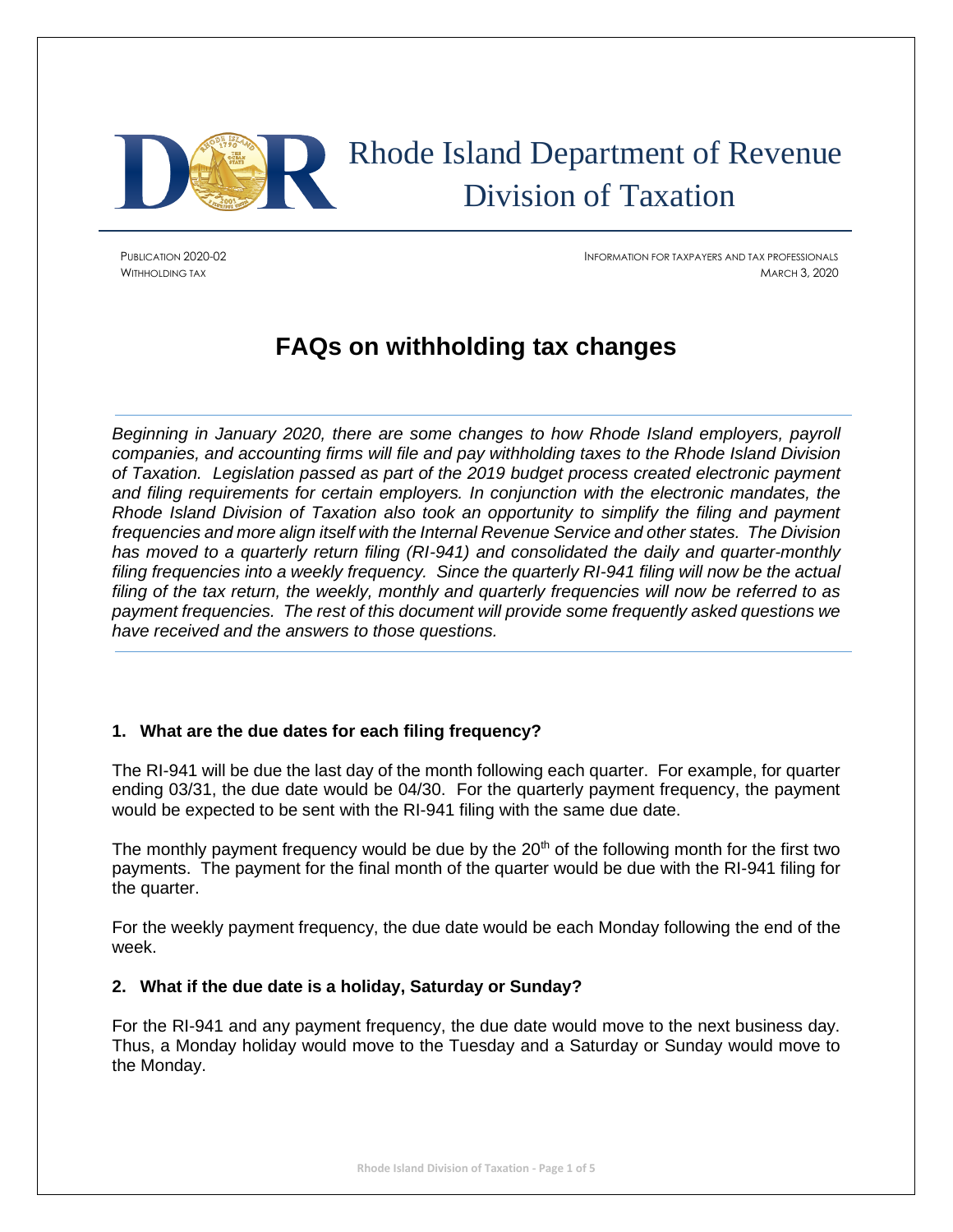# **3. What is the definition of a "week" for the weekly payment frequency?**

The week would be Sunday through Saturday. Any payroll falling within the week would be reported by the Monday due date.

#### **4. Rhode Island appears to be using a payroll period for the weekly payment frequency while the IRS and other states use the check date. Is this correct?**

This is not a change from our previous process. The only change is going from quarter-monthly and daily reporting frequencies to weekly. In the change, we are streamlining the due date to a Monday instead of 3 days or 1 day after the end date.

Previously, the payrolls from the 1st-7th were due the 8th or the 10th of every month. We realize those expectations were not being followed and this is another one of the reasons for the change to streamline things.

#### **5. How do we handle weekly periods that overlap two quarters and the RI-941 filing? For example, the first quarter of 2020 weekly period would be March 29 – April 4th .**

Originally, our expectation was that any payroll paid during weekly period would be paid on the Monday. However, in working with a couple of payroll companies, we have found this is not how the federal process works. Thus, at the end of each quarter, we will allow a taxpayer or payroll provider to make a split week payment to stay consistent with federal 941 and TX17 reporting. In the example, March 29<sup>th</sup>-31<sup>st</sup> payrolls would be submitted for the 1st quarter and still be due on Monday April 6<sup>th</sup>. The associated withholding would be reported on the quarter ending 03/31/2020 RI-941 as well as the payment. Any payroll from April  $1<sup>st</sup>$  – April 4<sup>th</sup> would also be due on Monday, April 6<sup>th</sup>. However, the associated withholding and the payment would be reported on the second quarter RI-941. This will allow for aligning payments with the federal RI-941 and employer tax TX-17 filing.

#### **6**. **How will we make the payment for the split weeks mentioned in previous question?**

We will accommodate a split week for the end of each quarter. In order to do this, we will allow for a 2nd week 13, week 26, week 39 and week 52 payment that will be applied to the appropriate quarter. The payment for the 2nd portion of the split week would be paid as week 14, week 27, week 40 and week 52.

#### **7. Now that the filing frequency has changed from daily and quarter-monthly to weekly, what payment coupon would be used since the WTQM and WTQ were used previously?**

Forms WTQM and WTQ have been discontinued for calendar year 2020 as the weekly filing frequency are mandated to be paid electronically.

#### **8. What are the thresholds to meet the requirement to file electronically?**

Any employer with an average monthly withholding amount of \$200 or more for the previous calendar year.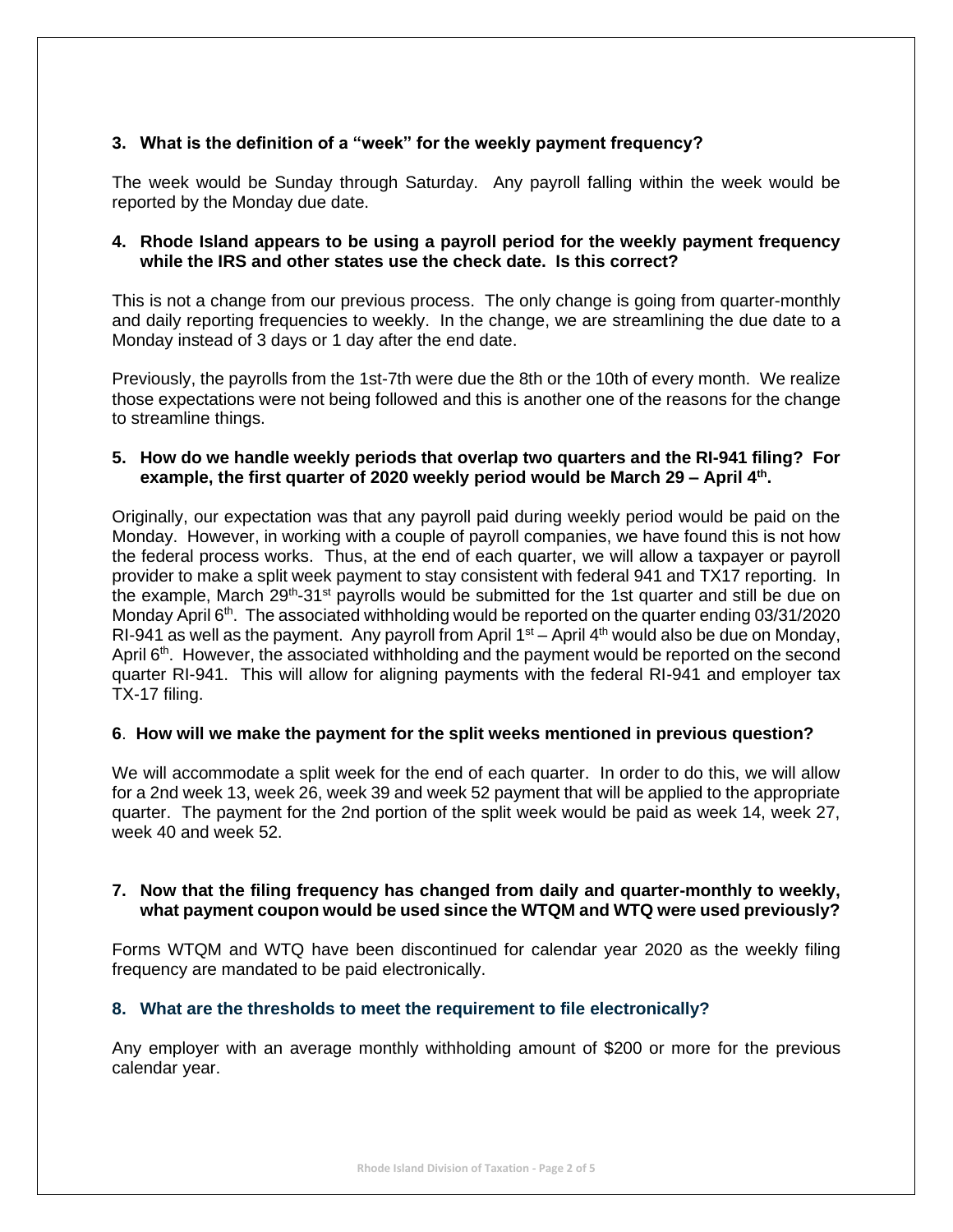#### **9. What payment methods are available and qualify to meet the electronic filing requirements?**

The preferred method of making payments is our new portal which can be found at [https://taxportal.ri.gov.](https://taxportal.ri.gov/) You can still use approved ACH Debit and ACH Credit methods. For more information on setting up these accounts you may contact our EFT section. Credit Card payments with a fee is also an option through our website. You may also reach out to our EFT section by phone at (401) 574-8484.

# **10. What happens if I do not pay or file electronically if I meet the requirements to do so?**

The legislation has instituted penalties if an employer meets the electronic mandate thresholds but does not pay or file electronically. For not submitting a payment electronically, the statute assesses a penalty of 5% of the tax withheld or \$500 whichever is less. Not filing a tax return as required electronically assesses a penalty of \$50 added to the tax.

# **11. Are there any interest or penalties associated with not making my weekly or monthly payments by the payment due date?**

The legislation as enacted prescribes interest be assessed at the annual interest rate prescribed in Section 44-1-7 of RI General Laws for any payment filed late. Interest will be assessed between the due date of the payment and the actual date the payment was received or the due date of the RI-941, whichever is earlier. By statute, this penalty is called a failure to make timely deposits. This interest is separate from late payment interest associated with the RI-941 filing.

# **12. What if any payments are made after the RI-941 due date?**

Late payment interest, late payment penalties and late filing penalties will be due as they have been previously. Late payment interest at the rate of 18% per annum will still be due. Late filing penalty is equal to 5% per month of the amount of the delinquency up to maximum of 25% and late payment penalty at .5% per month up to a maximum of 25% of the delinquency amount.

# **13. What are the filing thresholds for each of the three current payments frequencies?**

Weekly payment frequencies are required if the employer withholds \$600 or more for a calendar month from employees' wages.

Monthly payment frequencies are required if the employer withholds \$50 or more but less than \$600 for any calendar month from employees' wages

Quarterly payment frequencies are required if the employer withholds less than \$50 for any calendar month.

# **14. What if an employer's withholding amounts cross a threshold mid-year?**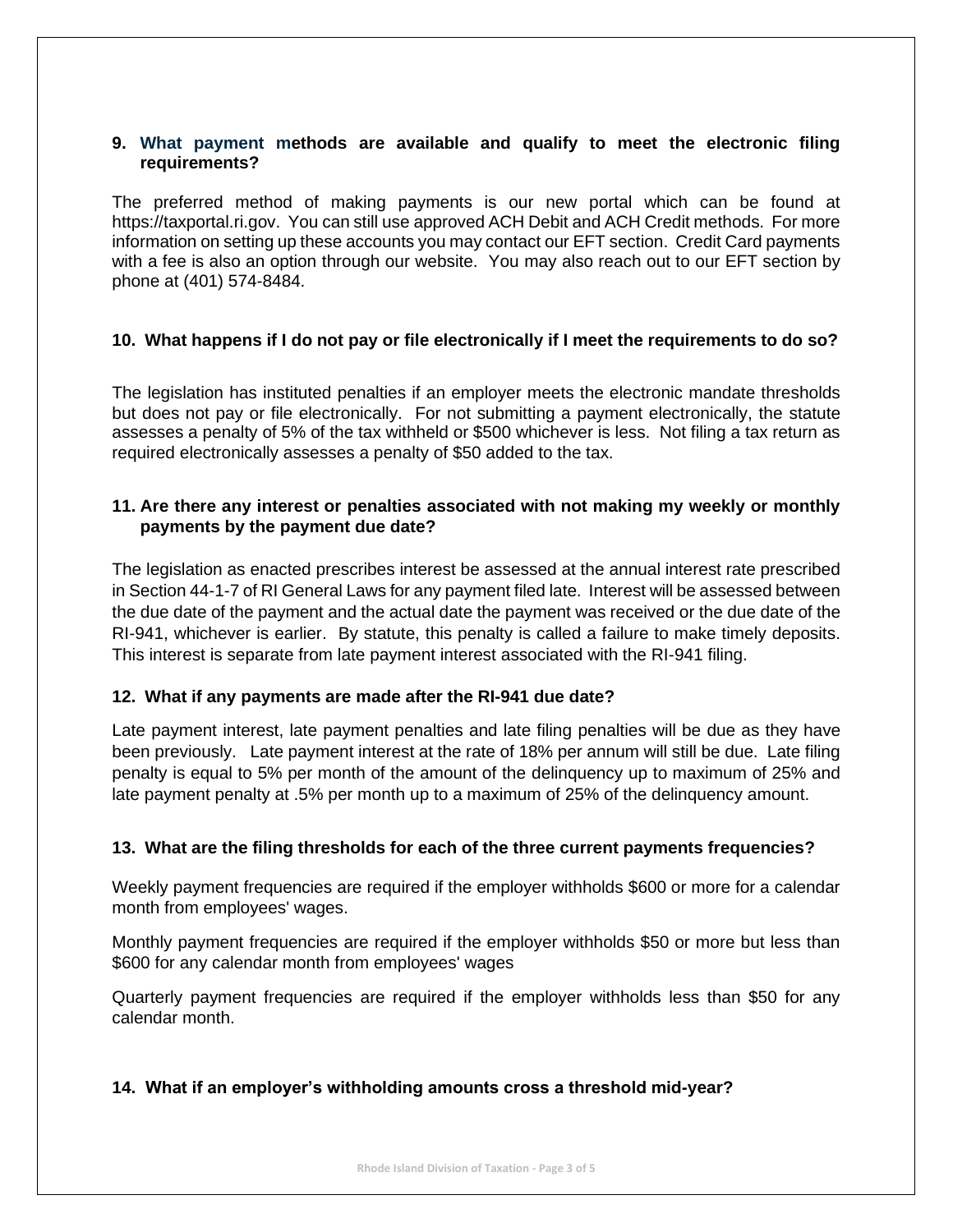The Tax Division understands that a taxpayer's withholding amounts may change month to month. Per Regulation 280-RICR-20-55-12, the taxpayer's payment frequency will be reviewed once per year and may be changed based on the prior 12 month's monthly withholding amounts.

#### **15. How do I know an employer's payment frequency?**

At the end of November or early December of 2019, each employer was sent an account summary notice. This notice provided them their payment frequency and the due dates for each of their payments for all of 2020. The expectation is that this notice will be repeated annually to at least those employers whose frequency changes per Regulation 280-RICR-20-55-12.

#### **16. What are the specs for ACH Credit payments?**

Below is a screen shot of the format:

| <b>FIELD</b><br><u>#:</u> | <b>FIELD NAME:</b>                | <b>DATA ELEMENT</b><br>TYPE: | <b>FIELD</b><br>LENGTH: | <b>COMMENTS:</b>   |
|---------------------------|-----------------------------------|------------------------------|-------------------------|--------------------|
|                           | Segment Identifier                |                              |                         | <b>TXP</b>         |
|                           | <b>Field Separator</b>            |                              |                         | $\star$            |
| TXP01                     | Taxpayer Identification<br>Number | <b>AN</b>                    | 11                      | 012345678900       |
|                           | <b>Field Separator</b>            |                              |                         | $\star$            |
| TXP <sub>02</sub>         | Tax Type Code                     | ID                           | 5                       | 01102              |
|                           | <b>Field Separator</b>            |                              |                         | $\star$            |
| TXP03                     | <b>Tax Period End Date</b>        | DT                           | 6                       | YYMMDD             |
|                           | <b>Field Separator</b>            |                              |                         | $\star$            |
| TXP04                     | Amount Type                       | ID                           | 1                       | T(Tax)             |
|                           | <b>Field Separator</b>            |                              |                         | $\star$            |
| TXP05                     | <b>Amount Paid</b>                | N <sub>2</sub>               | 1/10                    | \$\$\$\$\$\$\$\$cc |
|                           | <b>Record Terminator</b>          |                              |                         |                    |

# **TXP ADDENDUM RECORD CCD FORMAT**

Thus, the period end date for the 01/04/20 period end date would look like 200104.